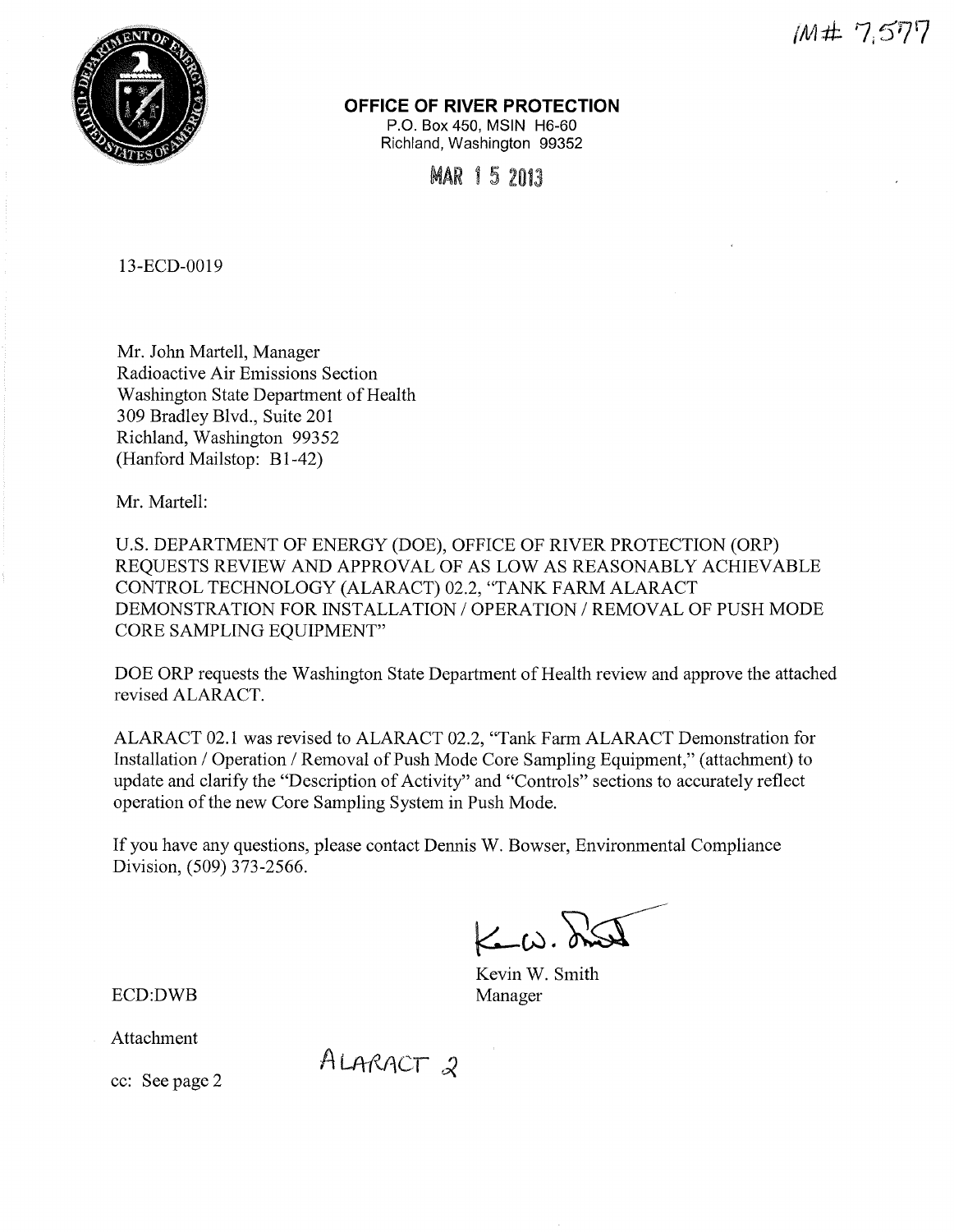Mr. John Martell 13-ECD-0019

MAR 1 5 2013

cc w/attach: L. Bostic, BNI B. G. Erlandson, BNI J. A. Bates, CHPRC J. Cox, CTUIR S. Harris, CTUIR K. A. Conaway, Ecology P. M. Gent, Ecology D. Bartus, EPA (Region 10, Seattle) D. Zhen, EPA (Region 10, Seattle) R. H. Anderson, MSA T. G. Beam, MSA G. Bohnee, NPT K. Niles, Oregon Energy D. E. Jackson, RL J. W. Schmidt, WDOH R. M. Allen, WRPS L. L. Penn, WRPS B. P. Rumburg, WRPS R. Jim, YN Administrative Record BNI Correspondence Environmental Portal, LMSI WRPS Correspondence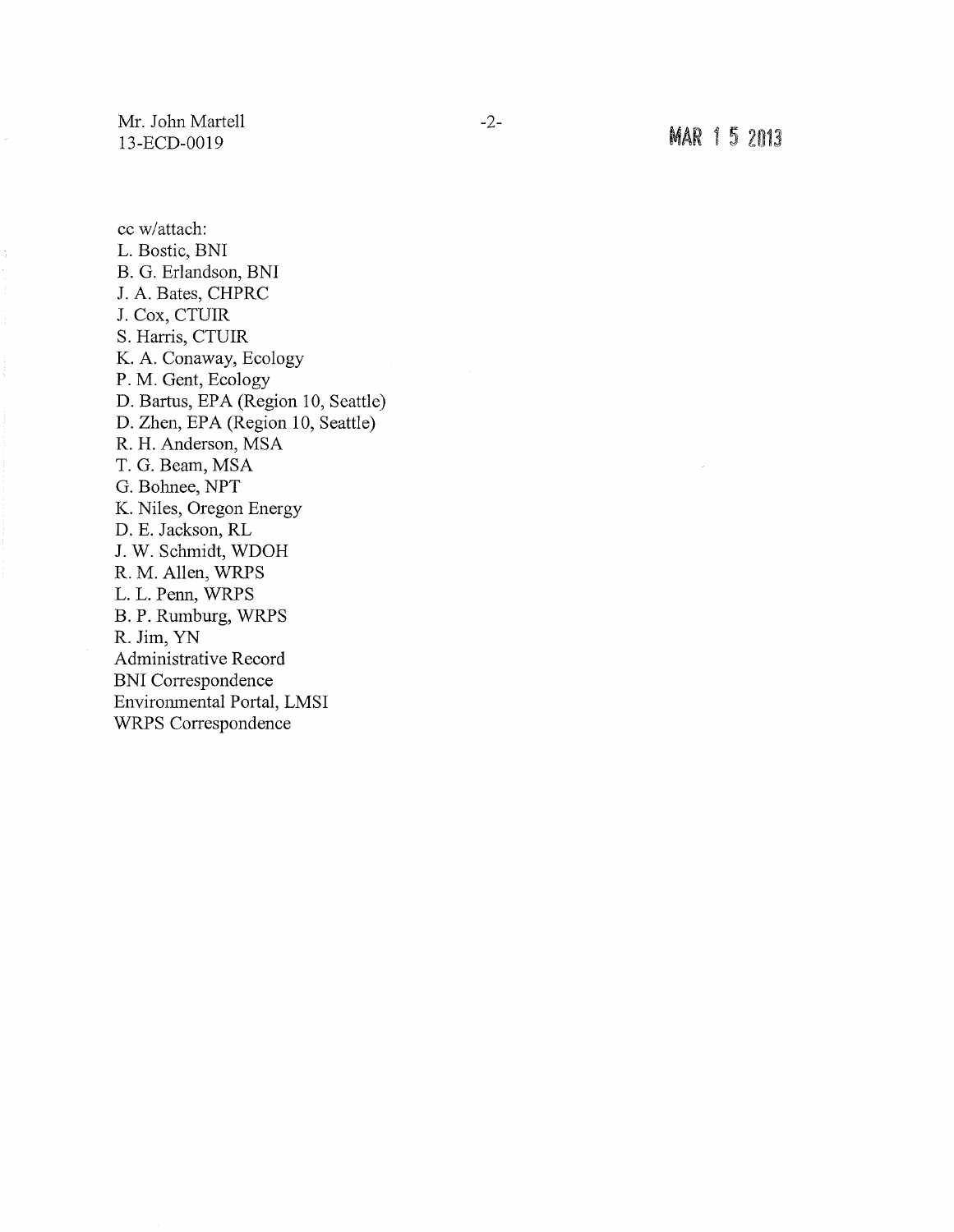Attachment 13-ECD-0019 (3 Pages)

Tank Farm ALARACT Demonstration for Installation/ Operation/ Removal of Push Mode Core Sampling Equipment, ALARACT 02.2

ouse

Dennis W. Bowser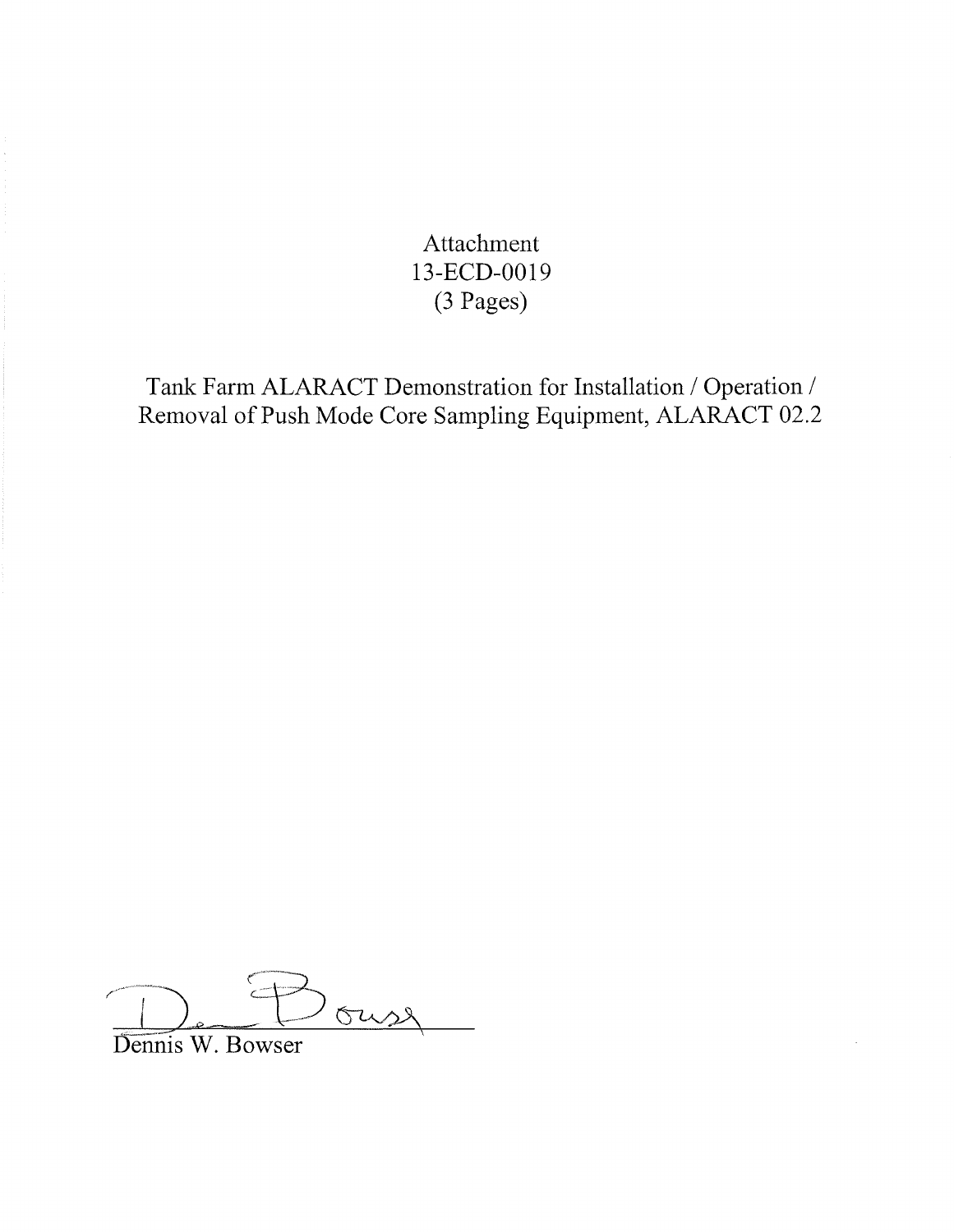#### **ALARACT 02.2**

# **TANK FARM ALARACT DEMONSTRATION FOR INSTALLATION /OPERATION /REMOVAL OF PUSH MODE CORE SAMPLING EQUIPMENT**

#### 1. Description of Activity

*The Core Sampling System is used in single-shelled tanks (SSTs) and double-shelled tanks (DSTs) to obtain samples of waste for characterization purposes. The Core Sampling System operates in two modes: Push Mode Core Sampling (PMCS) and Rotary Mode Core Sampling (RMCS). PMCS, the preferred mode, does not involve rotation of the drill string or significant purge gas flow, and is the subject of this ALARACT demonstration. The Core Sampling System consists of the sample platform, pressurized nitrogen or compressed air supply, change out assembly, cable spray washer, and other support equipment.* 

System set up and sampling is controlled by operating procedures. Riser access is executed in accordance with ALARACT 1.1, *Tank Farm ALARACT Demonstration For Riser Preparation/Opening,* and continuous health physics technician (HPT) coverage is provided whenever the riser is open.

The operation of core sampling begins by inserting a drill string into the waste. The Core Sampling System contains a seal against the bottom of the core barrel to prevent back flow of tank waste into the drill string protecting the air pathway out of the tank. This system also has a seal at the top of the drill string to further protect the air pathway out of the tank. Nitrogen/air (or other fluid such as water with a lithium bromide tracer) is used only in amounts sufficient to maintain the hydrostatic head and prevent or minimize movement of tank waste into the core barrel. The drill string section connections are sealed to prevent air leaks and the shielded receiver and sampler have cam-locks to prevent the exposure of the sample to the air.

When the segment is complete, the drill string is disconnected from the Core Sampling System platform and is capped and connected to the shielded receiving vessel while protecting the air pathway. The platform then rotates to place the shielded receiver either directly over a shipping cask or the shielded receiver may be positioned over an x-ray machine to allow the sampler to be x-rayed.

While operating the Core Sampling System in push mode, water or air is used to maintain the hydrostatic head in the drill string minimizing waste entry. Once a complete core has been obtained, the platform can be repositioned on the same riser or moved to a different riser on the same tank to obtain additional cores. During breakdown, the drill string is sleeved as it is removed from the tank and placed into a waste container. When sampling is complete at one tank, the Core Sampling System will be disconnected and moved to the next tank.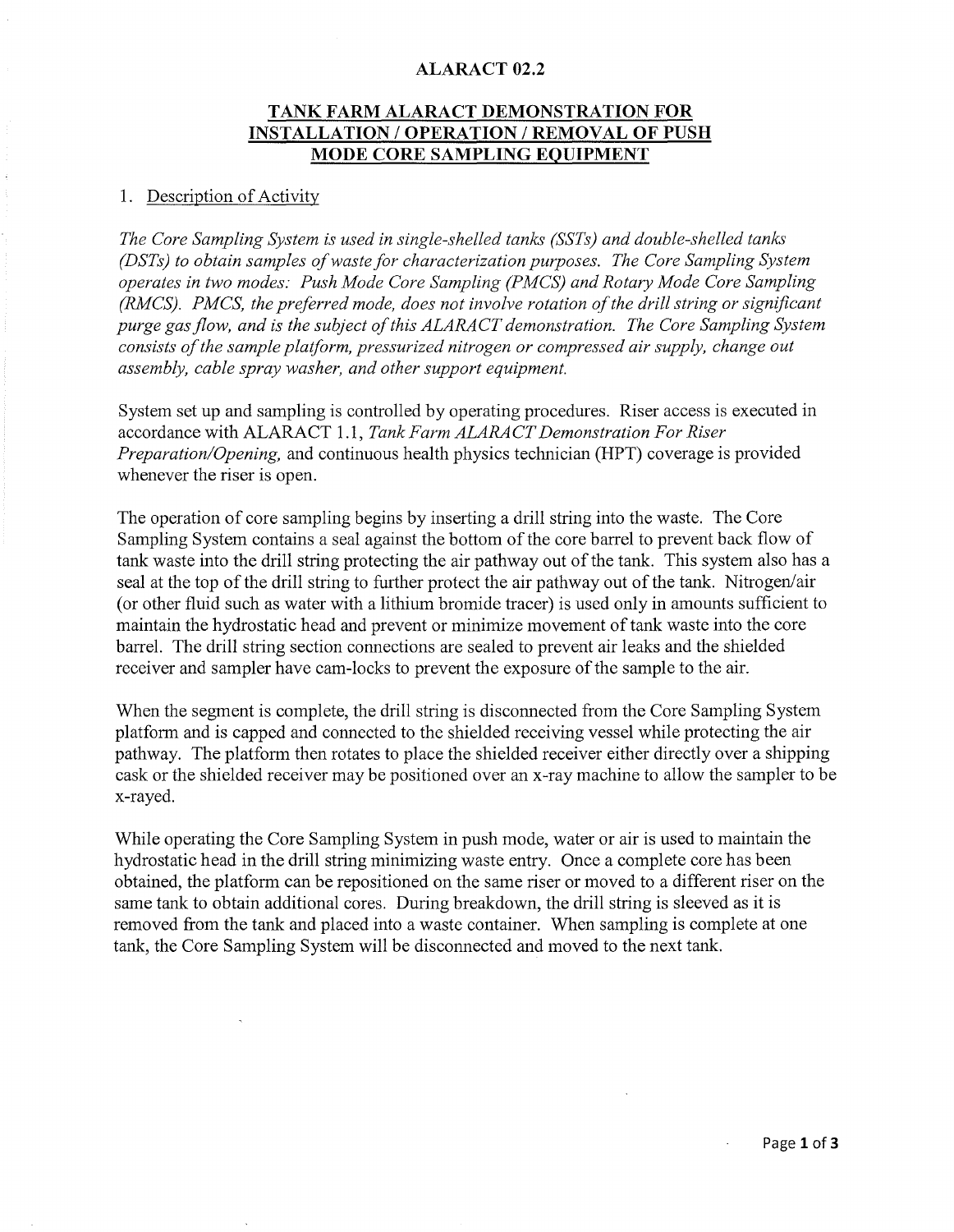## **ALARACT 02.2**

# **TANK FARM ALARACT DEMONSTRATION FOR INSTALLATION/ OPERATION/ REMOVAL OF PUSH MODE CORE SAMPLING EQUIPMENT**

#### **2. Controls**

- a. When opening riser, use ALARACT demonstration controls for "Riser Preparation/Opening" (ALARACT 1).
- b. Follow ALARACT demonstration for "Packaging and Transportation of Waste" (ALARACT 4).
- c. HPT coverage will be performed as specified in the Radiological Work Permit.
- d. If sustained wind speeds are >25 mph, then do not initiate sampling.
- e. A local wind speed device may be utilized in lieu of Hanford Meteorological Station readings, if local wind speed readings are taken in an unobstructed location representative of the work area.
- f. If a local wind speed device is used to measure wind speeds, then the use of the local wind speed device and the measured wind speed readings must be documented in the Work Record.
- g. Valves, caps, and plugs are used to minimize open riser time.
- h. Verify core sampler drill string seal is in place to minimize exposure pathway.
- 1. Secure threaded drill string section connections and/or shielded receiver and sampler cam-locks as necessary.
- j. Verify passive or active HEPA filtration on tanks.
- k. Use approved Containment Selection Guide, Attachment A, from the latest revision of TFC-ESHQRP RWP-C-02, Radiological Containment.

#### **3. Monitoring**

- a. At a minimum, pre and post-job contamination surveys (smears) shall be taken.
- b. Radiological monitoring shall be in accordance with the latest revision of HNF-5183, *Tank Farms Radiological Control Manual.*

## **4. Records/Documentation**

a. Work Package